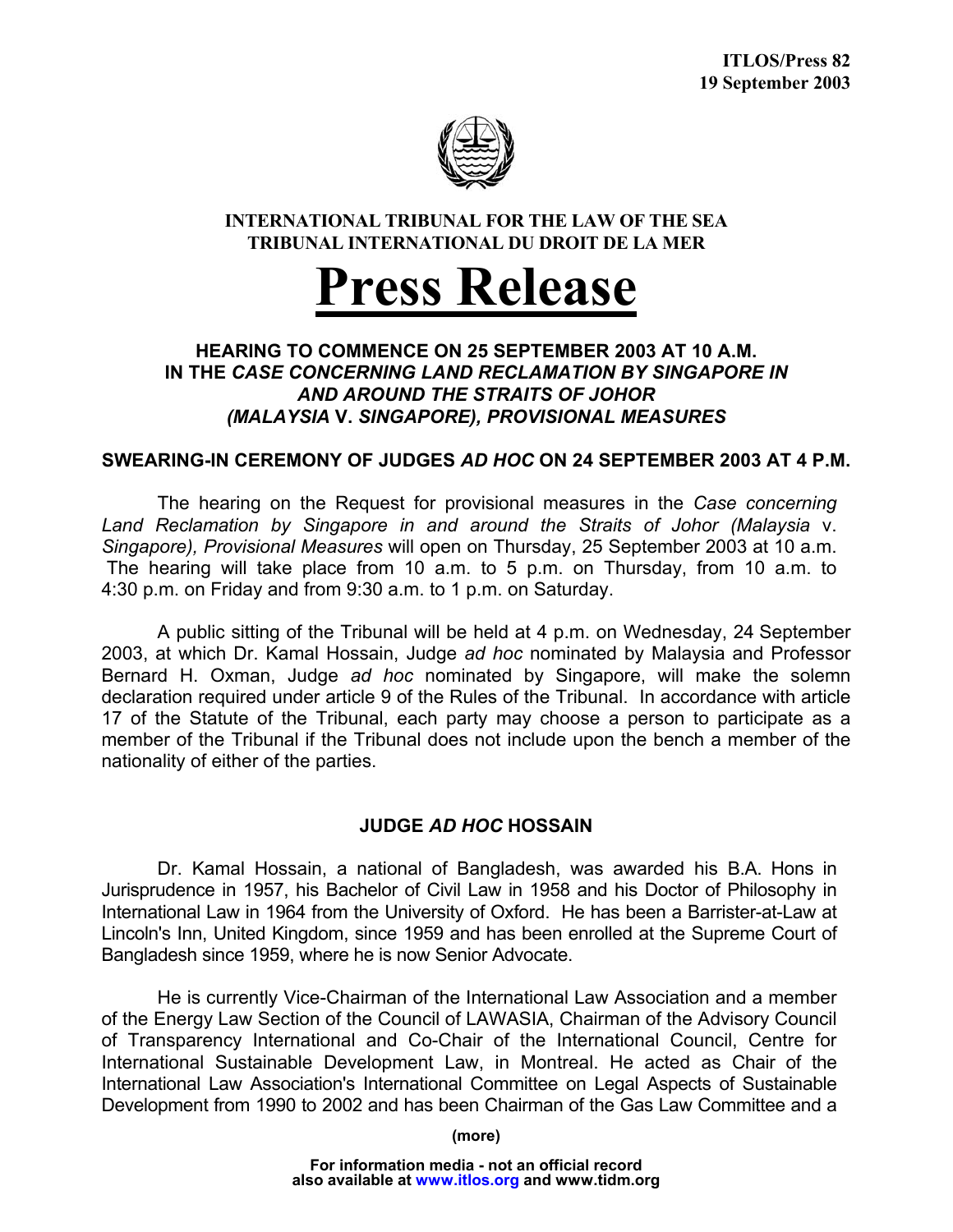Council Member of the Section on Energy and Natural Resources Law of the International Bar Association. He was a Visiting Fellow at All Souls College, Oxford, in 1975 and a Gwilym Gibbon Research Fellow at Nuffield College, Oxford, from 1976 to 1978. Dr. Hossain served as Minister of Law for the Government of Bangladesh from 1972 to 1973 and as Minister of Foreign Affairs from 1973 to 1975. In 1972 he was the Chairman of the Constitution Drafting Committee of the Constituent Assembly of Bangladesh.

 Dr. Hossain is a Member of the Panel of Arbitrators of ICSID and has served as Chairman of two ICC arbitral tribunals and member of numerous other arbitral tribunals at the ICC, ICSID and UNICTRAL. He has acted as Chairman for the United Nations Compensation Commission in Geneva since 1999. He has also acted as Counsel before ICSID and ICC arbitral tribunals.

#### **JUDGE** *AD HOC* **OXMAN**

 Professor Bernard H. Oxman is a national of the United States of America. He graduated from Columbia Law School with a J.D. in 1965 and an A.B. from Columbia College in 1962. He is a member of the Bar of the District of Columbia, New York. He has worked for the University of Miami School of Law since 1977, as Associate Professor (1977–1980), Professor of Law (1980–present), Associate Dean (1987–1990), University Faculty Senator (1996–present), and as the Director of the Ocean and Coastal Law Program (1997–present), teaching conflict of laws, international law, law of the sea and torts on a regular basis. He has also been appointed visiting professor of numerous universities.

In addition he has acted as an international legal consultant to various governments and institutions, including the U.S. Departments of State, Defense and the Treasury, and the U.S. Trade and Development Agency, and as an arbitrator for international commercial arbitration. Professor Oxman has sat on the Board of Editors of the American Journal of International Law since 1986, was the International Decisions Editor from 1998 to 2003 and is now Co-Editor in Chief.

Professor Oxman worked for the Office of the Legal Adviser, U.S. Department of State, from 1968 to 1977, acting as Assistant Legal Adviser for Oceans, Environment and Scientific Affairs, Vice-Chair for the National Security Council Task Force on Law of the Sea and the Representative and Vice-Chair of the U.S. delegation at the Third United Nations Conference on the Law of the Sea from 1973 to 1982. He has been a member of the Department of State Advisory Committee on International Law and the Antarctic Section of the Department of State Advisory Committee on Oceans and International Environmental and Scientific Affairs.